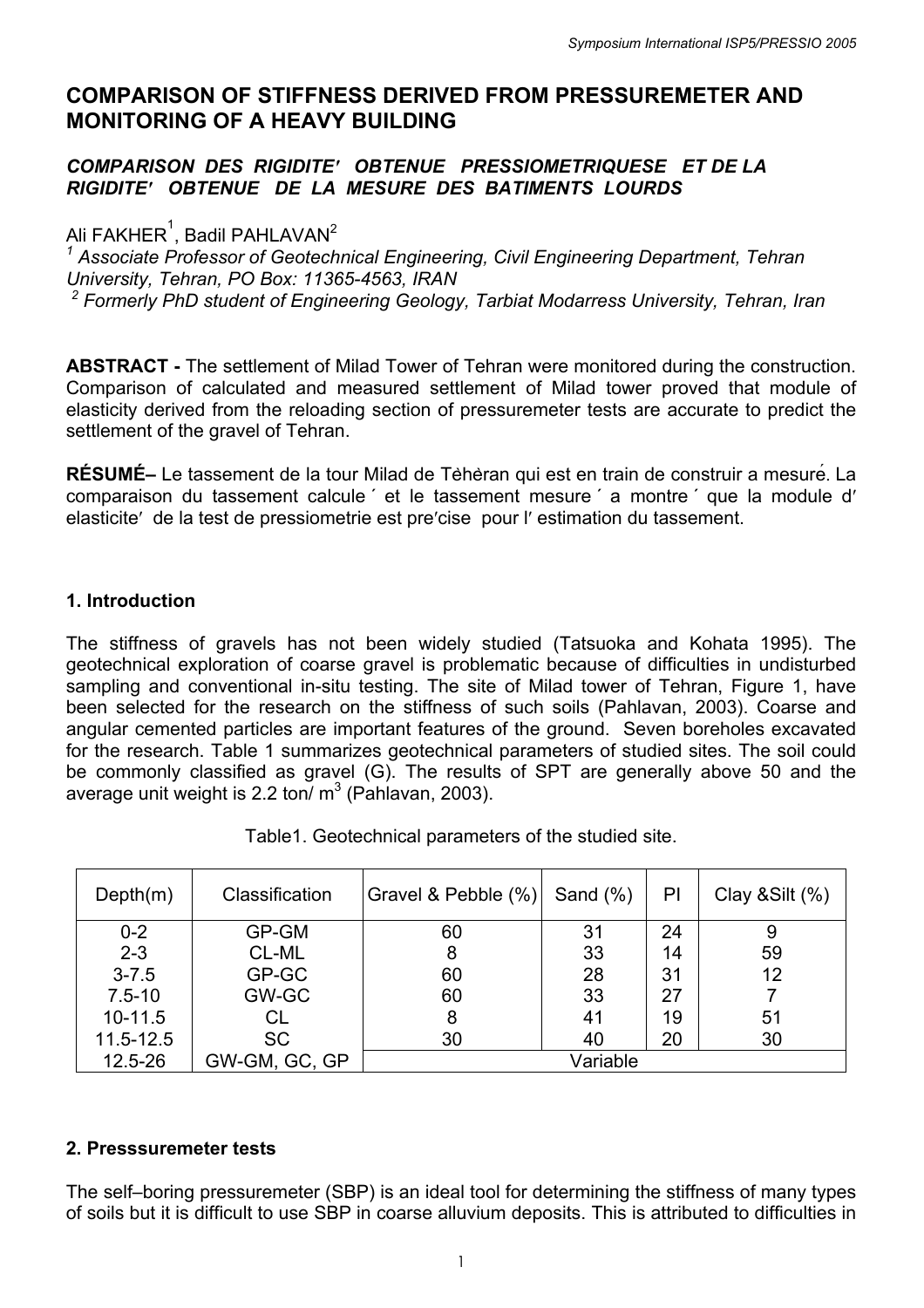drilling, pushing and driving of test probes. Therefore, the pre–bored (Menard) pressuremeter (PMT) type GC (Baguelin et al., 1978) with slotted tube was used in the study. The tri-cell probe was 44 mm in diameter with a maximum pressure capacity of 6 MPa. The central measuring cell with length of 210 mm was inflated with water, and the two guard cells with nitrogen gas. Water was used for volume change measurement. An electronic device with resolution of 10kPa for pressure and 1cc for volume change, along with conventional measuring system was used. To prevent the bursting of rubber membranes, a slotted tube of 63mm diameter and 1.5m lengths with 6 longitudinal slots of 1m lengths was used.



Figure1. Milad Tower of Tehran

 The past attempts for performing pressuremeter test in coarse gravel of Tehran were unsuccessful, mainly due to drilling problems. The test pockets were usually too tight or too wide because of large size particles. The use of various trial methods for the creation of test pockets was discussed by Pahlavan et al (2004). In presented study, a modified single core barrel of 59mm external diameter was used. Fixing a reamer of 64mm external diameter on the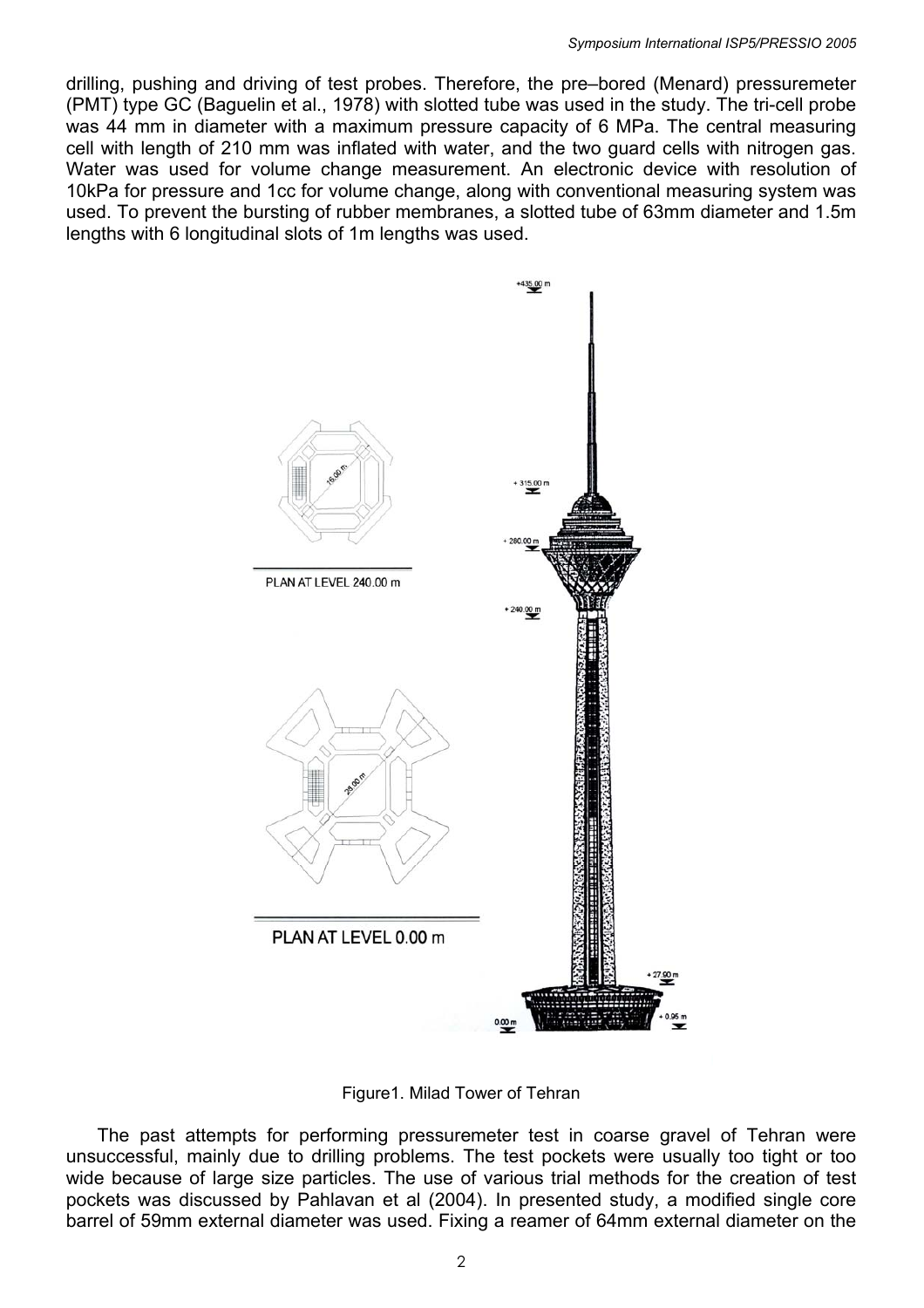top of core barrel just below the head and another one behind the core bit were proved to be successful. Another problem at the early stages of the research was the frequent bursting of membranes even using the slotted tube. After visual inspection of busted membranes, Pahlavan et al. (2004) judged that the failure is due to laying sharp coarse cuttings of soils over a fulcrum created during the expansion of membrane between the probe and slotted tube. To overcome the problem, various methods are discussed Pahlavan et al. (2004). The pressuremeter tests were carried out according to the stress control method, described as "Method A" of ASTM D4719-1994. To study the unloading-reloading stiffness, unloadingreloading loops were performed according to Baguelin et al. (1978). Considering the creep of unloading point, the loops were formed according to Fahey (1991) so the pressure was fixed until deformation stops. A total of 37 pressuremeter tests, in 7 boreholes, have been performed at depths of 1 to 25m. The results have been corrected for the pressure and volume losses, according to Baguelin et al. (1978).

#### **3. Shear modulus**

Menard shear moduli  $(G_M)$  from pseudo-elastic part of pressuremeter curves and also reloading moduli (Gr) from reloading part of unloading–reloading loops were determined. The volumetric strains were converted into circumferential strains at the cavity wall according to Briaud et al. (1983). Then pressuremeter moduli were calculated using Equation (1):

$$
G = \frac{1}{2} \frac{\Delta P}{\Delta \varepsilon_{\theta}}
$$
 (1)

Where  $\Delta P$  and  $\Delta \varepsilon_{\theta}$  represent the change of pressure and cavity strain respectively. In order to calculate stiffness for large and small strains, secant shear moduli were determined. This was carried out for the reloading section of unloading-reloading loops (such as points A, B & C in Figure 2). Hereby, secant shear modulus (Gs) is the stiffness, measured between the start point of reloading section and any other point on the curve of reloading.



Figure 2. Determination of shear stiffness from unloading-reloading loops

 Shear wave tests were also carried out to obtain the shear modulus of soil for small strain  $(G<sub>o</sub>)$ . The comparison of results is discussed by Pahlavan et al, (2004) and the relationship of  $G_0$ =60 $G_M$  is proposed between pressuremeter moduli ( $G_M$ ) and ( $G_O$ ) for the studied sites.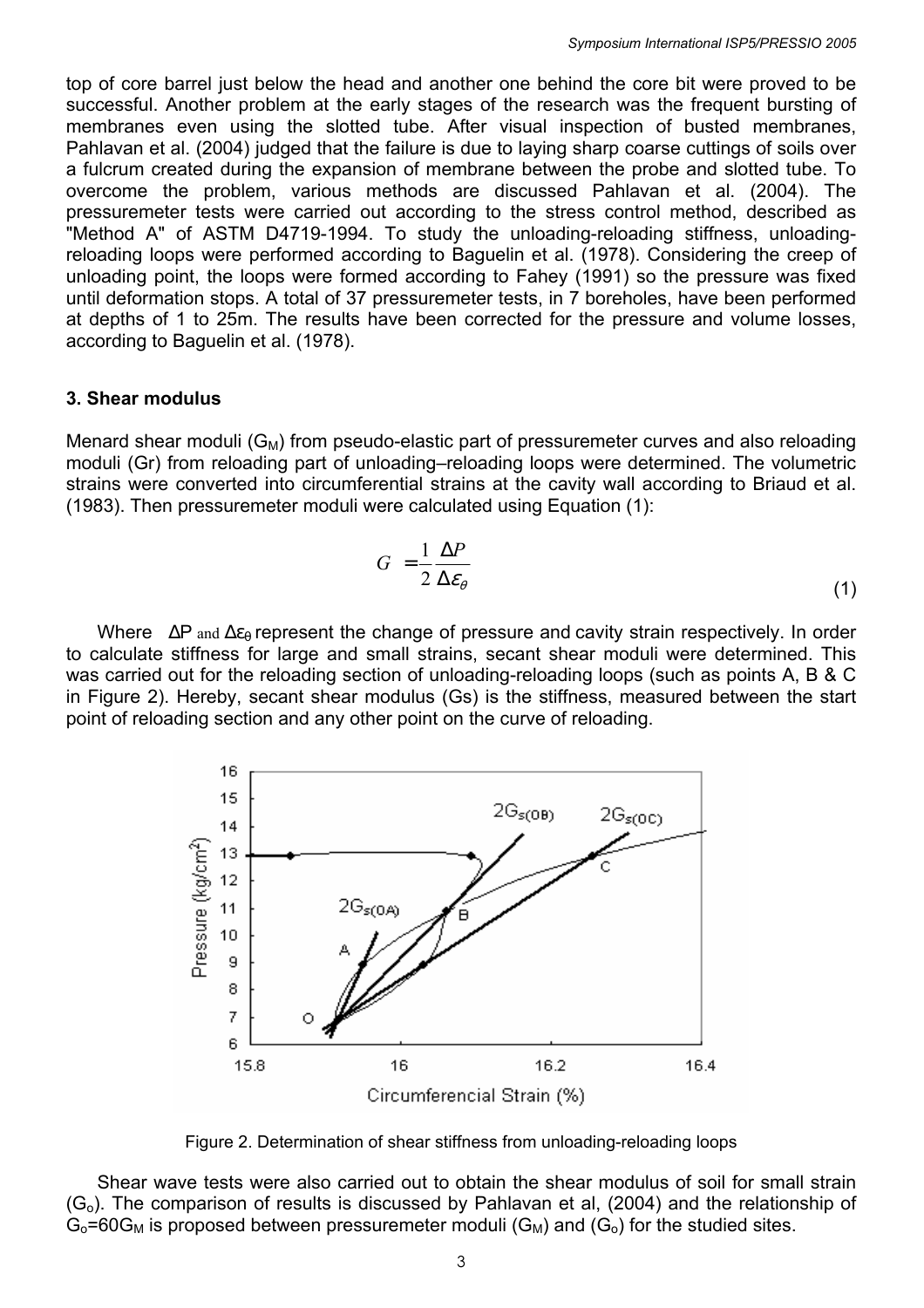#### **4- The use of different stiffness values in settlement predictions**

The Milad Tower of Tehran, with the final height of 435m, has a circular footing with a diameter of 66m and embedment depth of 14m. The tower was monitored at the time of construction. Calculations of tower settlement have been carried out a comparison between calculated and measured settlements is presented. Elasticity modulus (E) has been determined from shear modulus of pressuremeter tests and shear waves. Poisson's ratio of ν=0.28 was used and Equation 2 applied.

$$
E = 2 G (1+v) \tag{2}
$$

Table 2 indicates shear moduli and elasticity moduli.

| Depth $(m)$                | Shear Modulus (MPa)     | <b>Elasticity Modulus (MPa)</b> |  |  |
|----------------------------|-------------------------|---------------------------------|--|--|
| <b>Pressuremeter Tests</b> |                         |                                 |  |  |
|                            | Gr                      | $E_{M}$                         |  |  |
| $4-0$                      | 102.9                   | 55.6                            |  |  |
| $6-4$                      | 233                     | 82.2                            |  |  |
| $8-6$                      | 101                     | 66.6                            |  |  |
| $12 - 8$                   | 137                     | 96.5                            |  |  |
| 14-12                      | 137                     | 64.8                            |  |  |
| 19-14                      | 172                     | 96.8                            |  |  |
| 20-19                      | 339.4                   | 119.6                           |  |  |
| 25-20                      | 172.8                   | 186.6                           |  |  |
| $>25$<br>603.8             |                         | 267.5                           |  |  |
|                            | <b>Shear Wave Tests</b> |                                 |  |  |
| $2 - 0$<br>445.5           |                         | 1140.5                          |  |  |
| $4 - 2$                    | 685                     | 1753.6                          |  |  |
| $6-4$                      | 1318                    | 3374                            |  |  |
| $9-6$                      | 1497.6                  | 3834                            |  |  |
| $13-9$                     | 2010.7                  | 5147.3                          |  |  |
| 16-13                      | 3522.8                  | 9018.3                          |  |  |
| 19-16                      | 4600                    | 11776                           |  |  |
| 22-19                      | 5096                    | 13045.8                         |  |  |
| 26-22                      | 5217                    | 13356.8                         |  |  |
| $>26$                      | 5354                    | 13706.2                         |  |  |

| Table 2. Modules used to calculate the settlement of Milad Tower |  |
|------------------------------------------------------------------|--|
|------------------------------------------------------------------|--|

#### *4.1- Calculation of settlement by closed-form solution for elastic half-space*

The equation, proposed by (Timoshenkov & Goodier, 1951), and routine calculation procedure indicated in textbooks was followed. The coefficient of depth effect is used and influence factors was reduced 7% for rigid foundations (Bowles, 1996). The stratum depth, causing settlement, was assumed to be equal to 5B (Bowles, 1996), B is foundation diameter. Also, the weighted average values of (Es) were used. Hereby, applying the elasticity moduli of pressuremeter test  $(E_r, E_M)$  and shear wave (Eo), the settlement of Milad Tower Foundation was calculated.

#### *4.2- Calculation of settlement by method of Menard & Rousseau*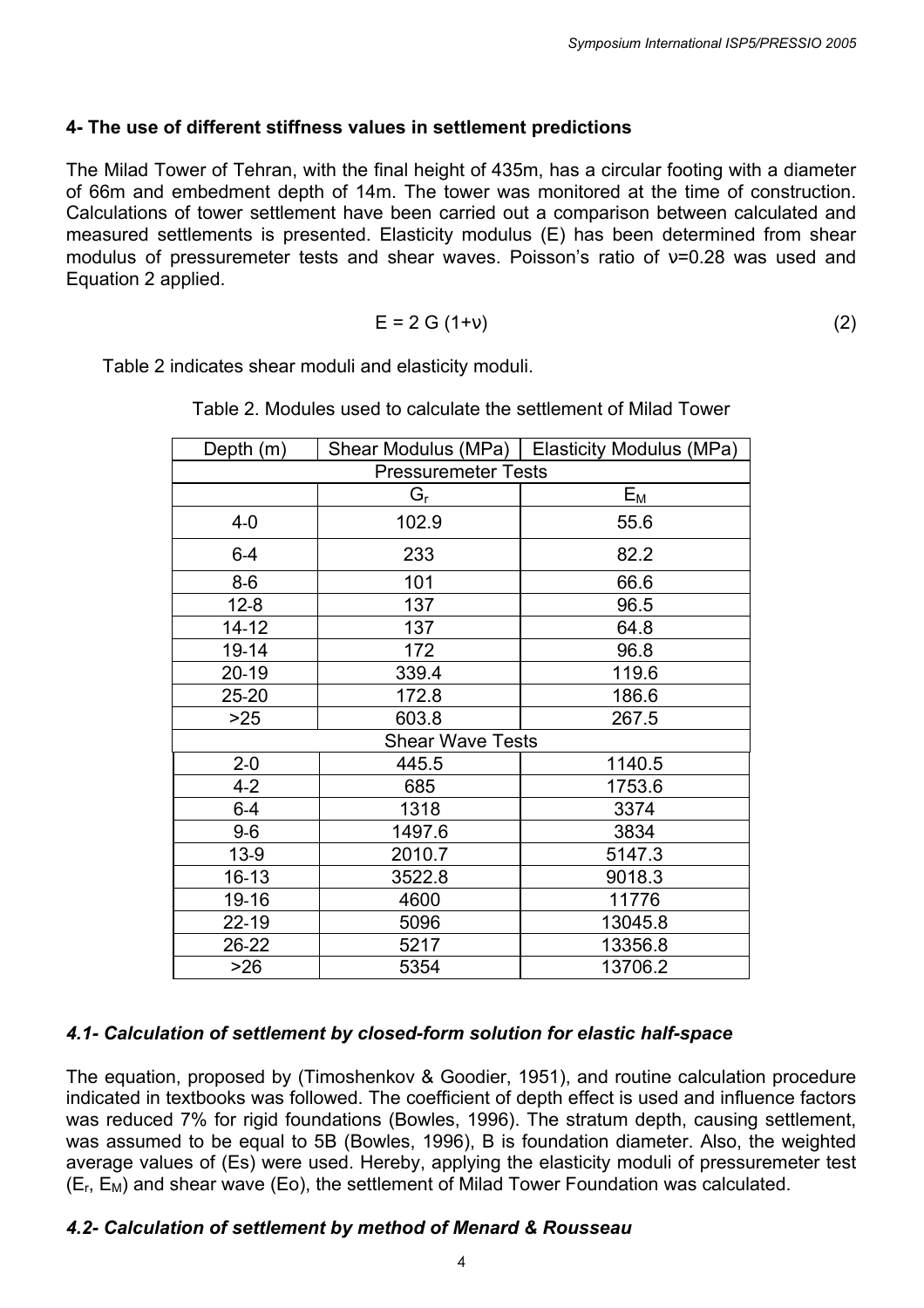Semi-empirical equation by Menard and Rousseau, was used to calculate the settlement of the footing Baguelin et al. (1978), assuming a homogenous ground:

$$
S = \frac{2}{9E_d} q^* B_0 (\lambda_d \frac{B}{B_0})^\alpha + \frac{\alpha}{9Ec} q^* \lambda_c B \tag{3}
$$

Where,

q\*= The net average bearing stress q-qo

q = The average bearing stress

qo = The vertical stress of adjacent overburden to the foundation, in terms of the total stress, at the foundation level.

Bo = Reference width (Normally equals 60 cm)

 $D =$  Depth of foundation, which is equal to 14m for the studies tower.

B = Diameter or width of foundation, assumed to be more tan Bo, B≥Bo

 $\alpha$  = Rheological coefficient, suggested by Baguelin et al. (1978). It is assumed equal to 0.33 for the studied case.

$$
\lambda_{\alpha}, \lambda_{\alpha}
$$

<sup>λ</sup>*<sup>c</sup>* <sup>λ</sup>*<sup>d</sup>* , = Shape factors, which are function of ratio of length to width of footing. (Baguelin et al., 1978). These factors are equal to 1 for the studied case.

Foundation Depth Influence Coefficient is assumed to be equal 1.16.

 Table 4 indicates the input parameters and the settlements of layered ground in the site of Milad Tower.

Table 3. The used parameters and calculated settlements by semi-empirical method

| (Mpa)<br>Ec *                                                                                     | (Mpa)<br>$Ed$ $**$ | surcharge due to       | net pressure (kPa)on       | Settlement |
|---------------------------------------------------------------------------------------------------|--------------------|------------------------|----------------------------|------------|
|                                                                                                   |                    | lateral earth pressure | foundation $q - q_0 = q^*$ | (mm)       |
|                                                                                                   |                    | (kPa)                  |                            |            |
| 221.3                                                                                             | 308                | 143.9                  | 112                        | 2.6        |
| $\star$<br>$Fc = F1***$                                                                           |                    |                        |                            |            |
| $\star\star$<br>$1/Ed = \frac{1}{4}$ [1/E1 + 1/0.85 E2 + 1/E3, 4,5 + 1/ 2.5E6,7,8 + 1/ 2.5E9,10 ] |                    |                        |                            |            |
| *** Subscribe 1 denotes Layer 1                                                                   |                    |                        |                            |            |

### *4.3 - Finite element analysis of settlement*

AFENA (Carter & Balaam, 2000) finite element computer program was applied for settlement analysis. AFENA could consider the non-linear behavior (e.g. - Fahey and Carter's model, 1993). It also, incorporates Junbu (1963) Model to consider the effects of confining pressure. The details of the analysis are described by Pahlavan (2003). Both linear elastic and Moher-Colomb elastoplastic models was used but no difference between the results was observed in the range of applied loads of Milad Tower. This proves that the cemented coarse gravel of the site is so hard that, even the load of Milad tower can not lead to the increase of the strains behind linear range.

 In linear, elastic model, the calculation of settlement was carried out for two cases of uniform and layered ground, using elasticity moduli of pressuremeter tests (Er & Em), and shear wave (Eo). Table 4 indicates the calculated settlements.

 Fahey and Carter's non-linear model (1993) was also used for foundation settlement estimation. Through this method, the following equation, which is similar to Junbu (1963) formula, is applied for the changes of soil stiffness by the confining stress level: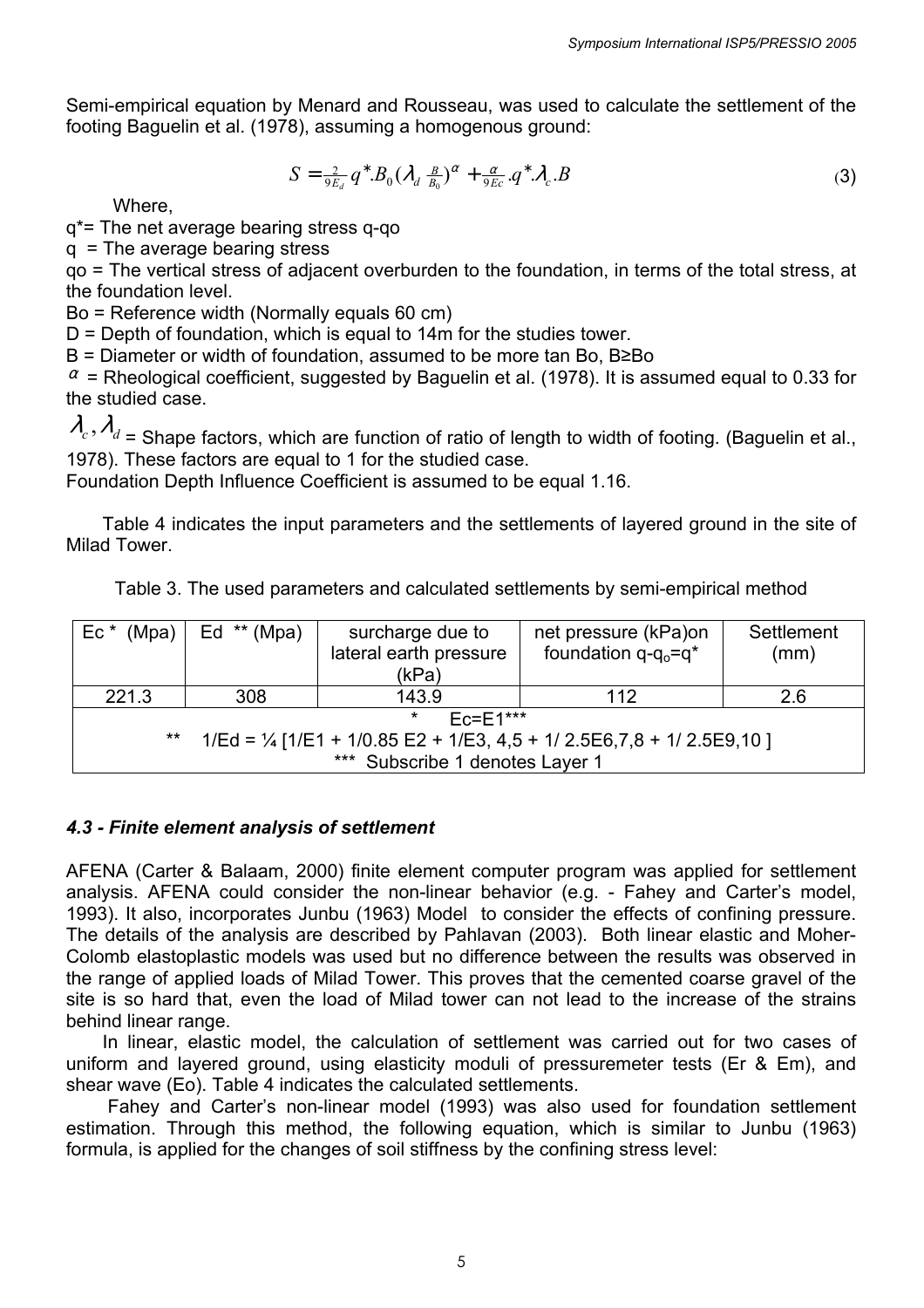$$
\frac{G_o}{P_a} = C \left(\frac{P}{P_a}\right)^n\tag{4}
$$

In this formula;  $P'$  is the average effective confining pressure; Pa denotes atmosphere pressure to make the parameter of C dimensionless. Go presents shear modulus resulted from shear wave test or maximum shear modulus; and n is modulus power. The non-linear stiffness of soils could be assumed as a modified hyperbolic (Fahey & Carter, 1993):

$$
\frac{G}{G_o} = \left[1 - f\left(\frac{\tau}{\tau_{\text{max}}}\right)^g\right]
$$
\n(8)

Where; G is the shear stiffness resulted from unloading-reloading loops or secant shear modulus. Go is maximum shear stiffness or the shear stiffness resulted from shear wave.  $\tau$ 

represents shear stress for the measured G and  $\tau_{\text{max}}$  is the maximum shear stress (shear strength) of soil. *f & g* are two empirical parameters. The modified hyperbolic model of Fahey & Carter (1993) is applied for modeling the stress-strain equation. The calculations of settlement were carried out for the values of (*g*=3.3 and *f*=1), (*g*=2 & *f*=1), (*g*=3.3 & *f*=0.5), and (*g*=10 & *f*=1) derived from curve fitting of actual stiffness of soil for various strain by Pahlavan (2003). The other input parameters of AFENA software are as follows:

C=16500, Pa=100 kPa, and n=0.6 based upon fitting Junbu Model for shear moduli Go

φ′ =37° and c =293 kPa (Soil Engineering Services Co., 1996)

 $\psi$  =20° and ko =1 are assumed. Regarding the fact that the studied soil is in the range of linear elastic deformations -under the pressure of tower foundation. Since no plastic deformation occurs, the assumed value of  $\Psi$  has not influenced the result.

 ν =0.1 is taken. The value of ν, for Fahey & Carter's Model has been discussed comprehensively (Fahey & Carter, 1993). If ν is considered as a constant, the volumetric modulus of soil (K), directly related to shear modulus (G), will reduce by increase of shear stresses. Therefore, Fahey & Carter (1993) proposed that the value of ν must increase with the increase of shear stress, to keep K constant. The value of 0.1 is suggested for the minimum ν, which will reach 0.5 by reduction of G. Table 4 indicates the calculated values of settlement of Milad Tower foundation, applying Fahey & Carter's Model, for different values of *f & g*.

#### **5- Comparison of measured and calculated settlement**

Any likely motions of Milad tower were measured by means of micro-geodesy system through the monitoring of any movement of 28 points on the body of the tower. No reading was undertaken for points located on the footing of the tower at the early stages of constructions. The first reading of points, located on the body of the tower, was taken after the completion of the tower up to height of 49.2m. The second reading was taken after the tower reached to the height of 308m. An extra weight of 144040 Tons, equal to an extra stress of 420kPa, was exerted to the ground between two readings. The difference of two readings shows the settlement of the soil and also deformation of concrete under the extra weight. Based upon simple calculation, the deformation of concrete proved to be neglectable. In accordance with the measurements, the soil settlement has been determined as 24.3 mm, resulted by the pressure of 420 kPa on ground (Mahab-Ghods Consultant Engineers, 2002).

 Table 4 indicates the measured and calculated settlements for Milad Tower by different methods. The largest values of calculated settlements are resulted from applying elasticity moduli of pressuremeter tests (Er & Em). Through the performed tests of this investigation, the circumferential strain level of the resulted moduli from pseudo-elastic section is between 0.5% & 7% for (Em), and between 0.1% & 0.9% for (Er). The strain levels in hard soils are normally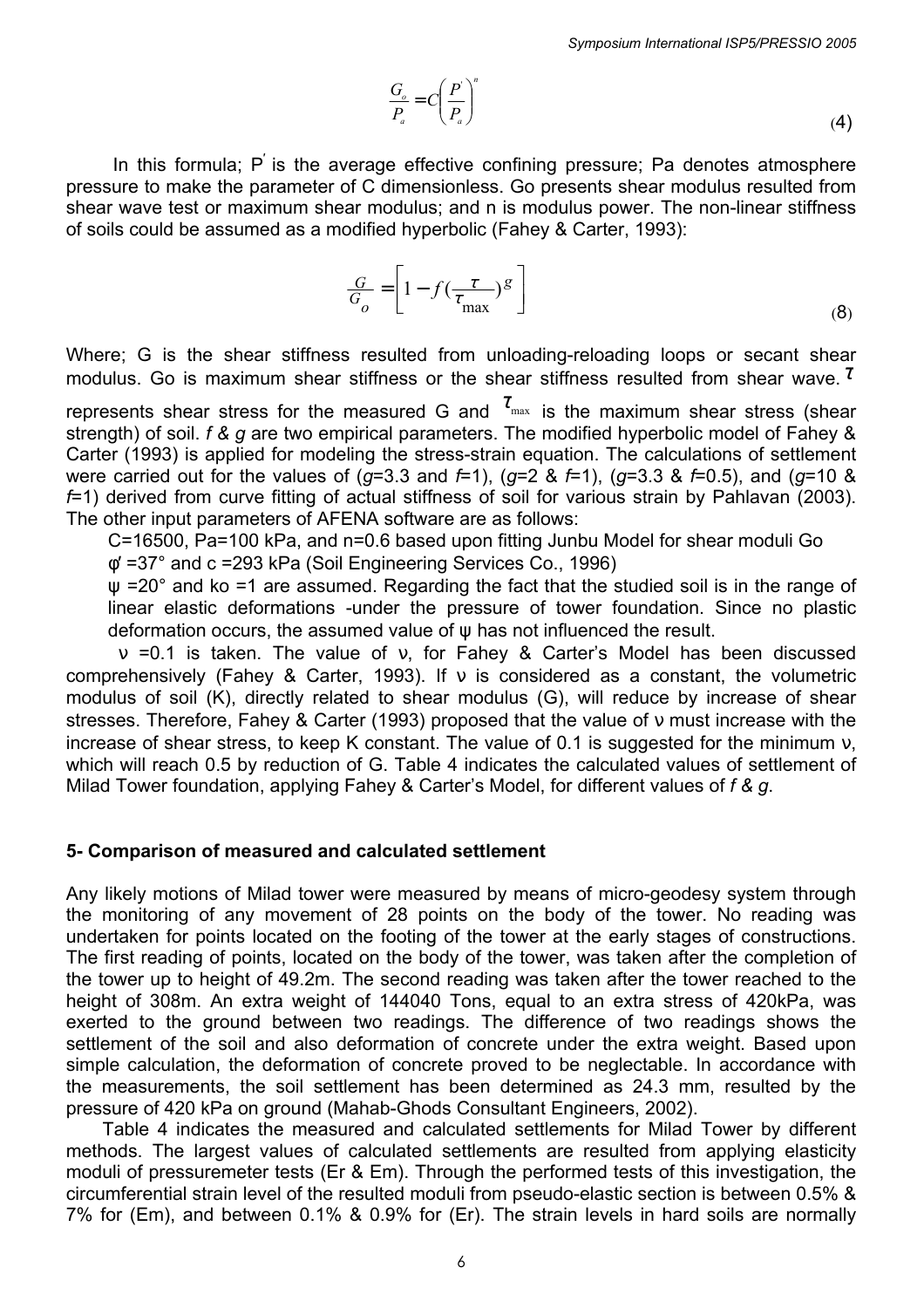0.1% or less, and 0.5% in most states (Tatsuoka & Kohata, 1995). The least calculated settlement is related to shear wave moduli (Eo), considered in Junbu Model. The effect of confining stress level has been considered, so soil stiffness has increased according to depth. The calculated settlements, by shear wave moduli (Eo), are related to shear wave moduli of shallow depths (0.16 B to 5B) and the calculated settlements are much less than the values from pressuremeter test, but more than the results of Junbu Model. In Fahey & Carter's model, the role of strain level is also considered. However, it should be noted that, in the studied cases, *f & g* do not influence the results. It seems that, in stiff soils with high values of Go (like the gravel of Tehran) and strain levels of about 0.1%, the non-linear behavior does not influence the results so linear analysis of the immediate settlement of buildings in such an alluviums is reasonable for buildings.

| Method                         | Model                                                     | Input variables                                                                   | <b>Center Settlement</b> |       |
|--------------------------------|-----------------------------------------------------------|-----------------------------------------------------------------------------------|--------------------------|-------|
|                                |                                                           | $E_M$ (Menard Module)                                                             | 139.8                    |       |
| Closed-Form<br>Solution        | Linear elastic                                            | $E_r$ (Module of loading in<br>unload-reload loops)                               | 24.4                     |       |
|                                |                                                           | $Eo$ (Shear Wave Tests)                                                           | 2.7                      |       |
| Menard &<br>Rousseau (1962)    |                                                           | $E_M$ (Menard Modules)                                                            | 2.6                      |       |
|                                |                                                           | $E_m$ (Menard Modules of                                                          | Layered<br>Ground        | 95.9  |
|                                | <b>Linear Elastic</b><br>&<br>Elastoplastic<br>(the same) | <b>Pressuremeter Tests)</b>                                                       | Uniform<br>Ground        | 135   |
|                                |                                                           | $E_r$ (Modules of loading in                                                      | Layered<br>Ground        | 19.2  |
|                                |                                                           | unload-reload loops)                                                              | Uniform<br>Ground        | 27.5  |
| <b>Finite Element</b>          |                                                           |                                                                                   | Layered<br>Ground        | 1.7   |
| Analysis using<br><b>AFENA</b> |                                                           | $Eo$ (Shear Wave Tests)                                                           | Uniform<br>Ground        | 2.1   |
|                                | Junbu (1963)                                              | fitting $E_0$ (of Shear Wave<br>Tests) to Junbu Model                             | 1.33                     |       |
|                                | Fahey &<br>Carter (1993)                                  | - fitting Go (of Shear<br>Wave Test) to Junbu<br>model<br>- G (Modules of loading | $f = 0.5$<br>$g = 3.3$   | 1.715 |
|                                |                                                           |                                                                                   | $f=1, g=3.3$             | 1.720 |
|                                |                                                           |                                                                                   | $f=1, g=2$               | 1.760 |
|                                |                                                           | in unload-reload loops)                                                           | $f=1, g=10$              | 1.710 |
| Micro-Geodesy                  | according to the measurements                             |                                                                                   | 24.3                     |       |

| Table 4. Comparison of settlement (mm) from different methods |  |
|---------------------------------------------------------------|--|
|---------------------------------------------------------------|--|

Assessing the calculated settlements from different methods, it is proved that only the results of elasticity moduli of reloading section (Er) of pressuremeter tests (among all the methods) present more conformity with the results of measurements.